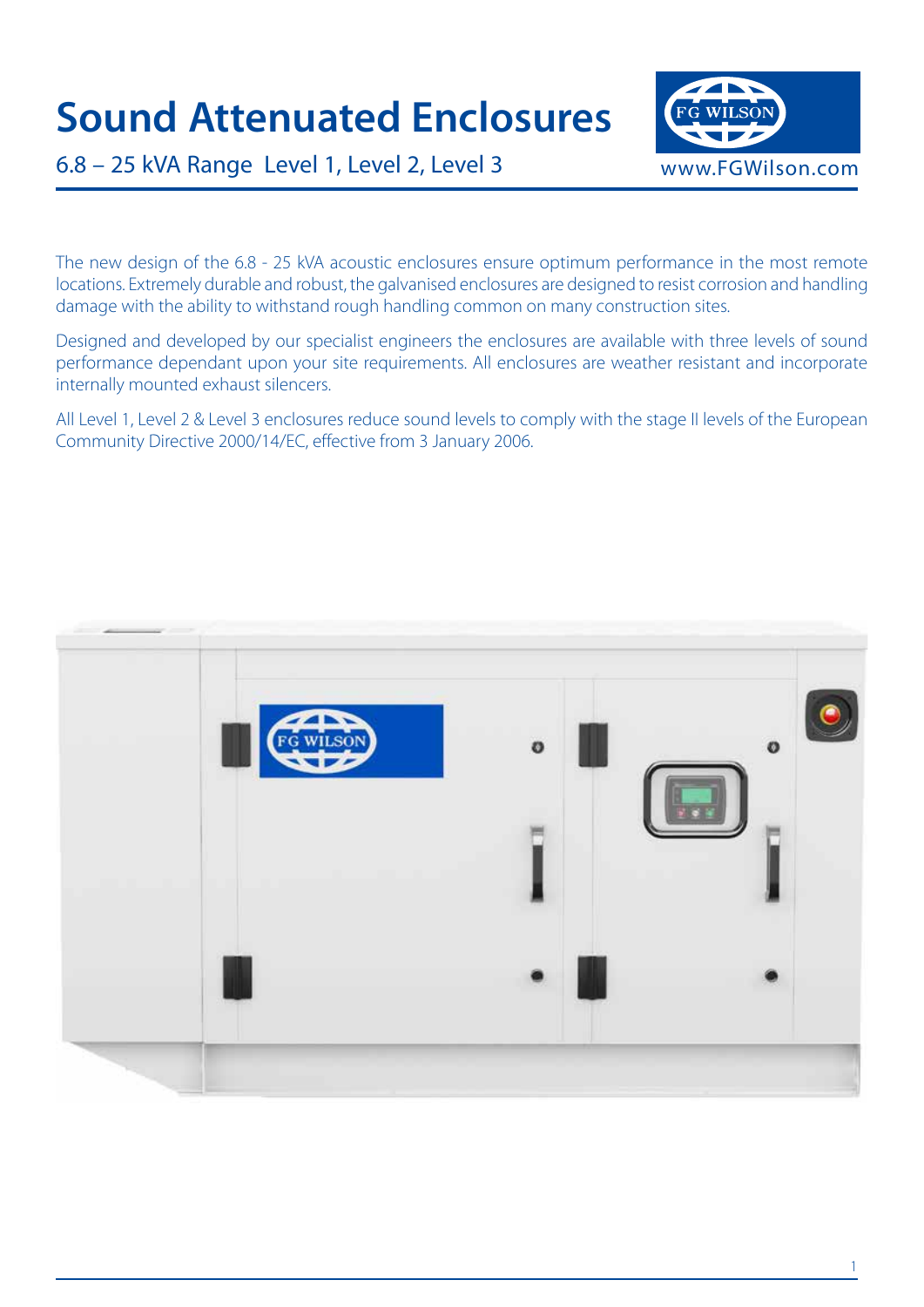# **Excellent Access for Maintenance**

» Removable access panels on both sides of the enclosure

## **Robust/Highly Corrosion Resistant Construction**

- » High grade steel protected by powder coat paint
- » Single piece roof structure
- » Zinc plated / stainless steel fasteners



#### **Transportability**

» Drag points on baseframe facilitating handling from both sides

## **Security and Safety**

- » Control panel viewing via viewing window on enclosure door
- » Emergency stop push button mounted on rear of enclosure
- » Cooling fan and battery charging alternator fully guarded
- » Exhaust silencing system totally enclosed for operator safety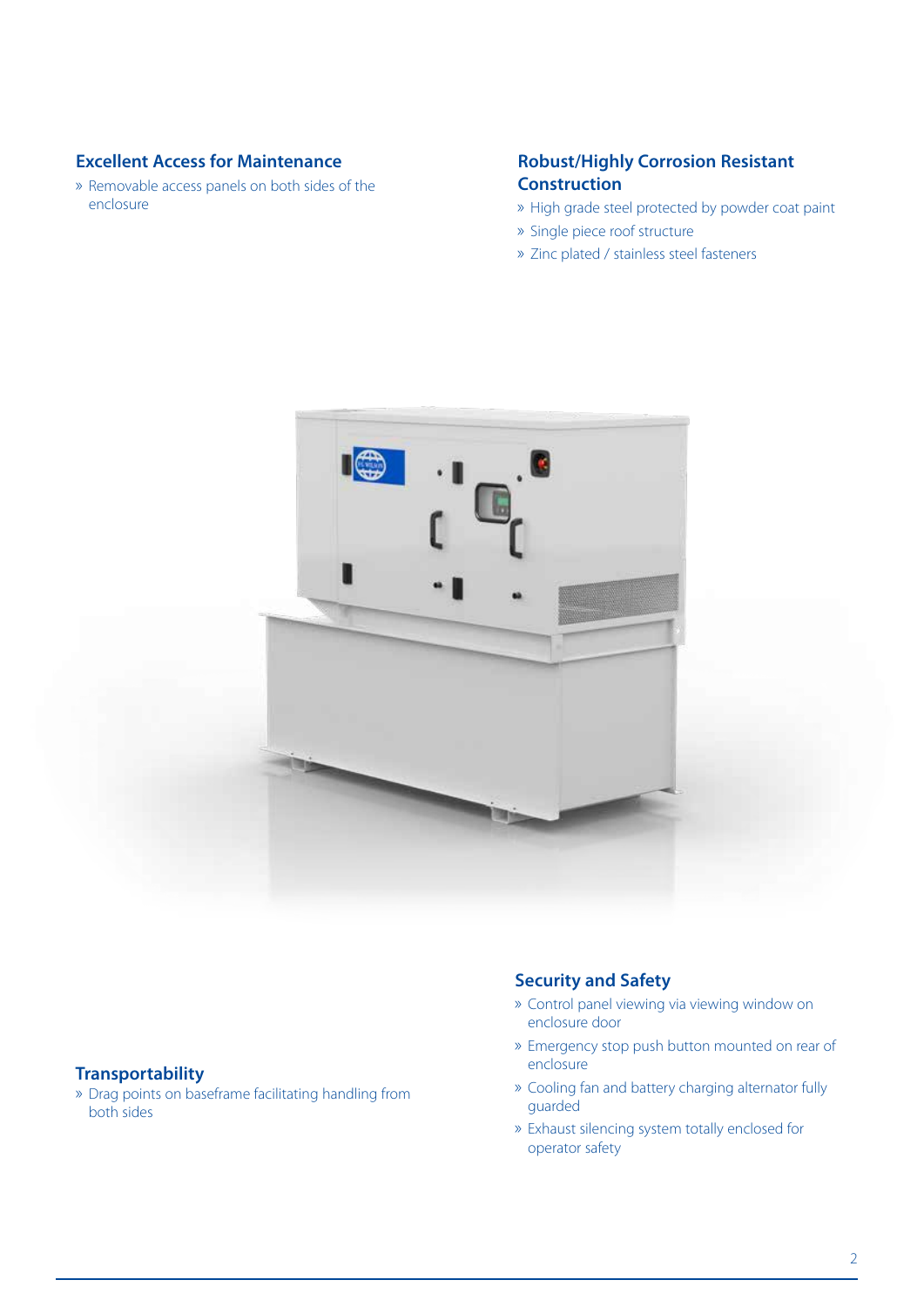| <b>Sound Pressure Levels (dBA) for Level 1 Enclosure</b> |  |  |  |  |  |
|----------------------------------------------------------|--|--|--|--|--|
|----------------------------------------------------------|--|--|--|--|--|

|                      | <b>50 Hz</b>      |              |              |             |              |             |              | <b>60 Hz</b> |              |             |              |             |              |  |  |
|----------------------|-------------------|--------------|--------------|-------------|--------------|-------------|--------------|--------------|--------------|-------------|--------------|-------------|--------------|--|--|
| <b>Generator Set</b> |                   | 15 m (50 ft) |              |             | 7 m (23 ft)  |             | 1 m (3 ft)   |              | 15 m (50 ft) |             | 7 m (23 ft)  |             | 1 m (3 ft)   |  |  |
| <b>Model</b>         |                   | 75%<br>Load  | 100%<br>Load | 75%<br>Load | 100%<br>Load | 75%<br>Load | 100%<br>Load | 75%<br>Load  | 100%<br>Load | 75%<br>Load | 100%<br>Load | 75%<br>Load | 100%<br>Load |  |  |
| <b>Single Phase</b>  |                   |              |              |             |              |             |              |              |              |             |              |             |              |  |  |
| P7.5-1S              | Prime/<br>Standby | 65/65        | 66/67        | 71/71       | 72/73        | 82/82       | 84/85        | N/A          | N/A          | N/A         | N/A          | N/A         | N/A          |  |  |
| P7.5-4S              | Prime/<br>Standby | 65/65        | 66/67        | 71/71       | 72/73        | 82/82       | 84/85        | 68/68        | 69/70        | 74/74       | 75/76        | 85/85       | 87/87        |  |  |
| P11-6S               | Prime/<br>Standby | 65/65        | 67/68        | 71/71       | 73/74        | 83/83       | 84/85        | 70/70        | 71/72        | 76/76       | 77/78        | 86/87       | 88/88        |  |  |
| P12-1S               | Prime/<br>Standby | 65/66        | 68/69        | 71/72       | 74/75        | 83/83       | 85/85        | N/A          | N/A          | N/A         | N/A          | N/A         | N/A          |  |  |
| P14-6S               | Prime/<br>Standby | 64/64        | 65/66        | 70/70       | 71/72        | 80/81       | 82/83        | 67/67        | 68/69        | 73/73       | 74/75        | 84/84       | 85/86        |  |  |
| P16.5-1S             | Prime/<br>Standby | 65/65        | 67/68        | 71/71       | 73/74        | 81/82       | 83/85        | N/A          | N/A          | N/A         | N/A          | N/A         | N/A          |  |  |
| P16.5-6S             | Prime/<br>Standby | 65/65        | 67/68        | 71/71       | 73/74        | 81/82       | 83/85        | 68/68        | 69/70        | 74/74       | 75/76        | 84/85       | 86/87        |  |  |
| <b>Three Phase</b>   |                   |              |              |             |              |             |              |              |              |             |              |             |              |  |  |
| P9.5-1               | Prime/<br>Standby | 65/65        | 66/67        | 71/71       | 72/73        | 82/82       | 84/85        | N/A          | N/A          | N/A         | N/A          | N/A         | N/A          |  |  |
| P9.5-4               | Prime/<br>Standby | 65/65        | 66/67        | 71/71       | 72/73        | 82/82       | 84/85        | 68/68        | 69/70        | 74/74       | 75/76        | 85/85       | 87/87        |  |  |
| P13.5-6              | Prime/<br>Standby | 65/65        | 67/67        | 71/71       | 73/73        | 83/83       | 84/84        | 70/70        | 71/72        | 76/76       | 77/78        | 86/87       | 88/88        |  |  |
| $P16-1$              | Prime/<br>Standby | 66/66        | 68/69        | 72/72       | 74/75        | 83/84       | 85/86        | N/A          | N/A          | N/A         | N/A          | N/A         | N/A          |  |  |
| P18-6                | Prime/<br>Standby | 64/64        | 66/66        | 70/70       | 72/72        | 80/81       | 82/83        | 67/68        | 68/69        | 73/74       | 74/75        | 84/84       | 85/86        |  |  |
| P22-1                | Prime/<br>Standby | 65/66        | 67/68        | 71/72       | 73/74        | 82/82       | 84/85        | N/A          | N/A          | N/A         | N/A          | N/A         | N/A          |  |  |
| P22-6                | Prime/<br>Standby | 65/66        | 67/68        | 71/72       | 73/74        | 82/82       | 84/85        | 68/68        | 69/70        | 74/74       | 75/76        | 84/85       | 86/87        |  |  |

Levels in accordance with European Noise Directive (2000/14/EC).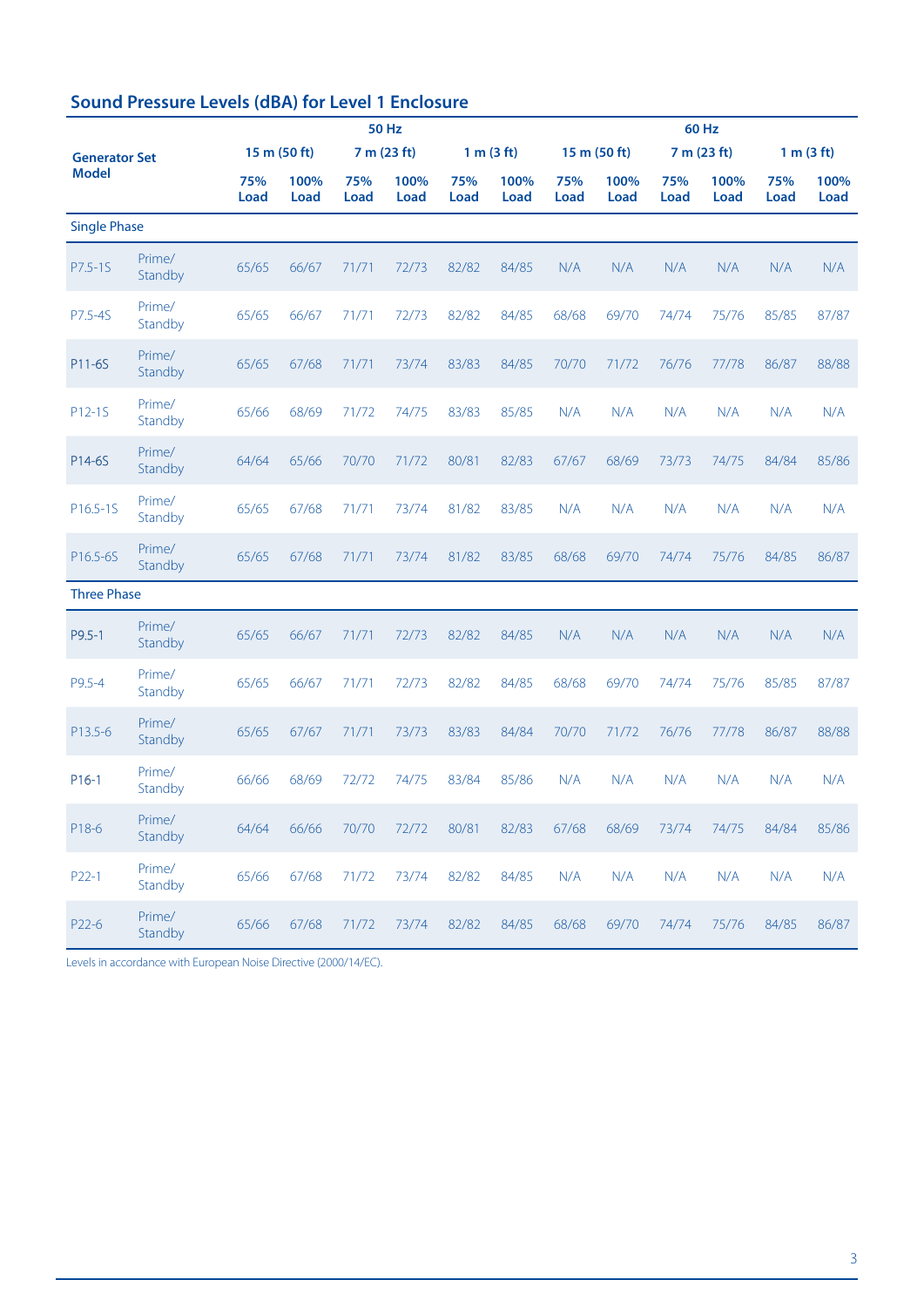|                      |                   |             | <b>50 Hz</b>        |                    |              |             |              |             |              | <b>60 Hz</b>       |              |                    |              |  |  |  |
|----------------------|-------------------|-------------|---------------------|--------------------|--------------|-------------|--------------|-------------|--------------|--------------------|--------------|--------------------|--------------|--|--|--|
| <b>Generator Set</b> |                   |             | 15 m (50 ft)        |                    | 7 m (23 ft)  |             | 1 m (3 ft)   |             | 15 m (50 ft) |                    | 7 m (23 ft)  | 1 m (3 ft)         |              |  |  |  |
| <b>Model</b>         |                   | 75%<br>Load | 100%<br><b>Load</b> | 75%<br><b>Load</b> | 100%<br>Load | 75%<br>Load | 100%<br>Load | 75%<br>Load | 100%<br>Load | 75%<br><b>Load</b> | 100%<br>Load | 75%<br><b>Load</b> | 100%<br>Load |  |  |  |
| <b>Single Phase</b>  |                   |             |                     |                    |              |             |              |             |              |                    |              |                    |              |  |  |  |
| P7.5-1S              | Prime/<br>Standby | 54/54       | 55/56               | 60/60              | 61/62        | 70/70       | 71/72        | N/A         | N/A          | N/A                | N/A          | N/A                | N/A          |  |  |  |
| P7.5-4S              | Prime/<br>Standby | 54/54       | 55/56               | 60/60              | 61/62        | 70/70       | 71/72        | 57/57       | 58/58        | 63/63              | 64/64        | 71/72              | 73/74        |  |  |  |
| P11-6S               | Prime/<br>Standby | 54/55       | 56/56               | 60/61              | 62/62        | 71/71       | 72/72        | 58/58       | 59/59        | 64/64              | 65/65        | 72/73              | 73/74        |  |  |  |
| P12-1S               | Prime/<br>Standby | 55/55       | 56/57               | 61/61              | 62/63        | 71/71       | 72/72        | N/A         | N/A          | N/A                | N/A          | N/A                | N/A          |  |  |  |
| P14-6S               | Prime/<br>Standby | 57/57       | 58/58               | 63/63              | 64/64        | 74/74       | 74/75        | 60/60       | 61/61        | 66/66              | 67/67        | 76/76              | 76/76        |  |  |  |
| P16.5-1S             | Prime/<br>Standby | 57/58       | 59/60               | 63/64              | 65/66        | 74/74       | 75/76        | N/A         | N/A          | N/A                | N/A          | N/A                | N/A          |  |  |  |
| P16.5-6S             | Prime/<br>Standby | 57/58       | 59/60               | 63/64              | 65/66        | 74/74       | 75/76        | 60/61       | 61/61        | 66/67              | 67/67        | 76/76              | 76/76        |  |  |  |
| <b>Three Phase</b>   |                   |             |                     |                    |              |             |              |             |              |                    |              |                    |              |  |  |  |
| P9.5-1               | Prime/<br>Standby | 54/55       | 55/56               | 60/61              | 61/62        | 70/70       | 71/72        | N/A         | N/A          | N/A                | N/A          | N/A                | N/A          |  |  |  |
| P9.5-4               | Prime/<br>Standby | 54/55       | 55/56               | 60/61              | 61/62        | 70/70       | 71/72        | 57/57       | 58/58        | 63/63              | 64/64        | 71/72              | 73/74        |  |  |  |
| P13.5-6              | Prime/<br>Standby | 54/55       | 56/56               | 60/61              | 62/62        | 71/71       | 72/72        | 58/58       | 59/59        | 64/64              | 65/65        | 72/73              | 73/74        |  |  |  |
| $P16-1$              | Prime/<br>Standby | 55/56       | 57/58               | 61/62              | 63/64        | 71/71       | 72/73        | N/A         | N/A          | N/A                | N/A          | N/A                | N/A          |  |  |  |
| P18-6                | Prime/<br>Standby | 57/57       | 58/59               | 63/63              | 64/65        | 74/74       | 74/75        | 60/60       | 61/61        | 66/66              | 67/67        | 76/76              | 76/76        |  |  |  |
| P22-1                | Prime/<br>Standby | 58/58       | 60/61               | 64/64              | 66/67        | 74/74       | 75/76        | N/A         | N/A          | N/A                | N/A          | N/A                | N/A          |  |  |  |
| P22-6                | Prime/<br>Standby | 58/58       | 60/61               | 64/64              | 66/67        | 74/74       | 75/76        | 60/61       | 61/61        | 66/67              | 67/67        | 76/76              | 76/76        |  |  |  |
| P33-3                | Prime/<br>Standby | 60/61       | 63/64               | 66/67              | 69/70        | 77/77       | 79/80        | 61/62       | 63/64        | 67/68              | 69/70        | 78/79              | 80/81        |  |  |  |

# **Sound Pressure Levels (dBA) for Level 2 Enclosure**

Levels in accordance with European Noise Directive (2000/14/EC).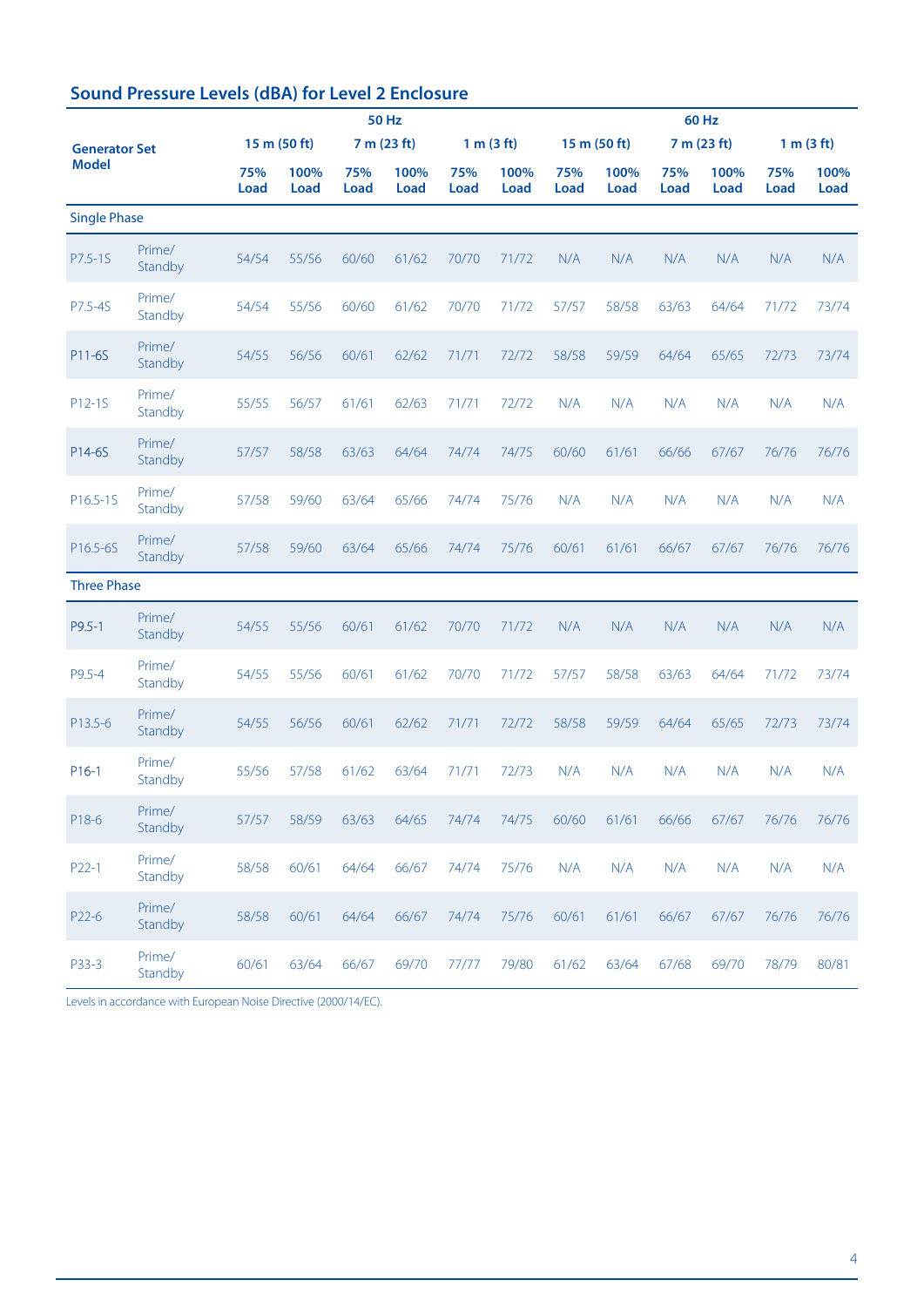|                      | <b>50 Hz</b>      |              |                     |                    |              |             |              | <b>60 Hz</b>             |              |                    |              |                    |              |  |  |
|----------------------|-------------------|--------------|---------------------|--------------------|--------------|-------------|--------------|--------------------------|--------------|--------------------|--------------|--------------------|--------------|--|--|
| <b>Generator Set</b> |                   | 15 m (50 ft) |                     |                    | 7 m (23 ft)  |             | 1 m (3 ft)   |                          | 15 m (50 ft) |                    | 7 m (23 ft)  |                    | 1 m (3 ft)   |  |  |
| <b>Model</b>         |                   | 75%<br>Load  | 100%<br><b>Load</b> | 75%<br><b>Load</b> | 100%<br>Load | 75%<br>Load | 100%<br>Load | 75%<br><b>Load</b>       | 100%<br>Load | 75%<br><b>Load</b> | 100%<br>Load | 75%<br><b>Load</b> | 100%<br>Load |  |  |
| <b>Single Phase</b>  |                   |              |                     |                    |              |             |              |                          |              |                    |              |                    |              |  |  |
| P7.5-1S              | Prime/<br>Standby | 51/51        | 51/52               | 57/57              | 57/58        | 69/69       | 70/70        |                          |              |                    |              |                    |              |  |  |
| P7.5-4S              | Prime/<br>Standby | 51/51        | 51/52               | 57/57              | 57/58        | 69/69       | 70/70        | 52/52                    | 53/53        | 58/58              | 59/59        | 69/69              | 71/72        |  |  |
| P11-6S               | Prime/<br>Standby | 52/52        | 52/53               | 58/58              | 58/59        | 69/70       | 70/70        | 53/53                    | 54/54        | 59/59              | 60/60        | 70/70              | 71/71        |  |  |
| P12-1S               | Prime/<br>Standby | 52/52        | 53/53               | 58/58              | 59/59        | 70/70       | 70/71        | N/A                      | N/A          | N/A                | N/A          | N/A                | N/A          |  |  |
| P14-6S               | Prime/<br>Standby | 53/53        | 54/54               | 59/59              | 60/60        | 71/71       | 72/72        | 54/54                    | 55/55        | 60/60              | 61/61        | 70/71              | 72/72        |  |  |
| P16.5-1S             | Prime/<br>Standby | 53/54        | 54/55               | 59/60              | 60/61        | 71/72       | 73/73        |                          |              |                    |              |                    |              |  |  |
| P16.5-6S             | Prime/<br>Standby | 53/54        | 54/55               | 59/60              | 60/61        | 71/72       | 73/73        | 54/54                    | 55/56        | 60/60              | 61/62        | 71/71              | 73/74        |  |  |
| <b>Three Phase</b>   |                   |              |                     |                    |              |             |              |                          |              |                    |              |                    |              |  |  |
| P9.5-1               | Prime/<br>Standby | 51/51        | 51/52               | 57/57              | 57/58        | 69/69       | 70/70        |                          |              |                    |              |                    |              |  |  |
| P9.5-4               | Prime/<br>Standby | 51/51        | 51/52               | 57/57              | 57/58        | 69/69       | 70/70        | 52/52                    | 53/53        | 58/58              | 59/59        | 69/69              | 71/72        |  |  |
| P13.5-6              | Prime/<br>Standby | 52/52        | 52/53               | 58/58              | 58/59        | 69/70       | 70/70        | 53/53                    | 54/54        | 59/59              | 60/60        | 70/70              | 71/71        |  |  |
| $P16-1$              | Prime/<br>Standby | 52/52        | 53/53               | 58/58              | 59/59        | 70/70       | 71/71        |                          |              |                    |              |                    |              |  |  |
| P18-6                | Prime/<br>Standby | 53/53        | 54/54               | 59/59              | 60/60        | 71/71       | 72/73        | 54/54                    | 55/55        | 60/60              | 61/61        | 71/71              | 72/73        |  |  |
| P22-1                | Prime/<br>Standby | 54/54        | 55/55               | 60/60              | 61/61        | 72/72       | 73/74        | $\overline{\phantom{0}}$ |              |                    |              |                    |              |  |  |
| P22-6                | Prime/<br>Standby | 54/54        | 55/55               | 60/60              | 61/61        | 72/72       | 73/74        | 54/55                    | 55/56        | 60/61              | 61/62        | 71/72              | 73/74        |  |  |

Levels in accordance with European Noise Directive (2000/14/EC).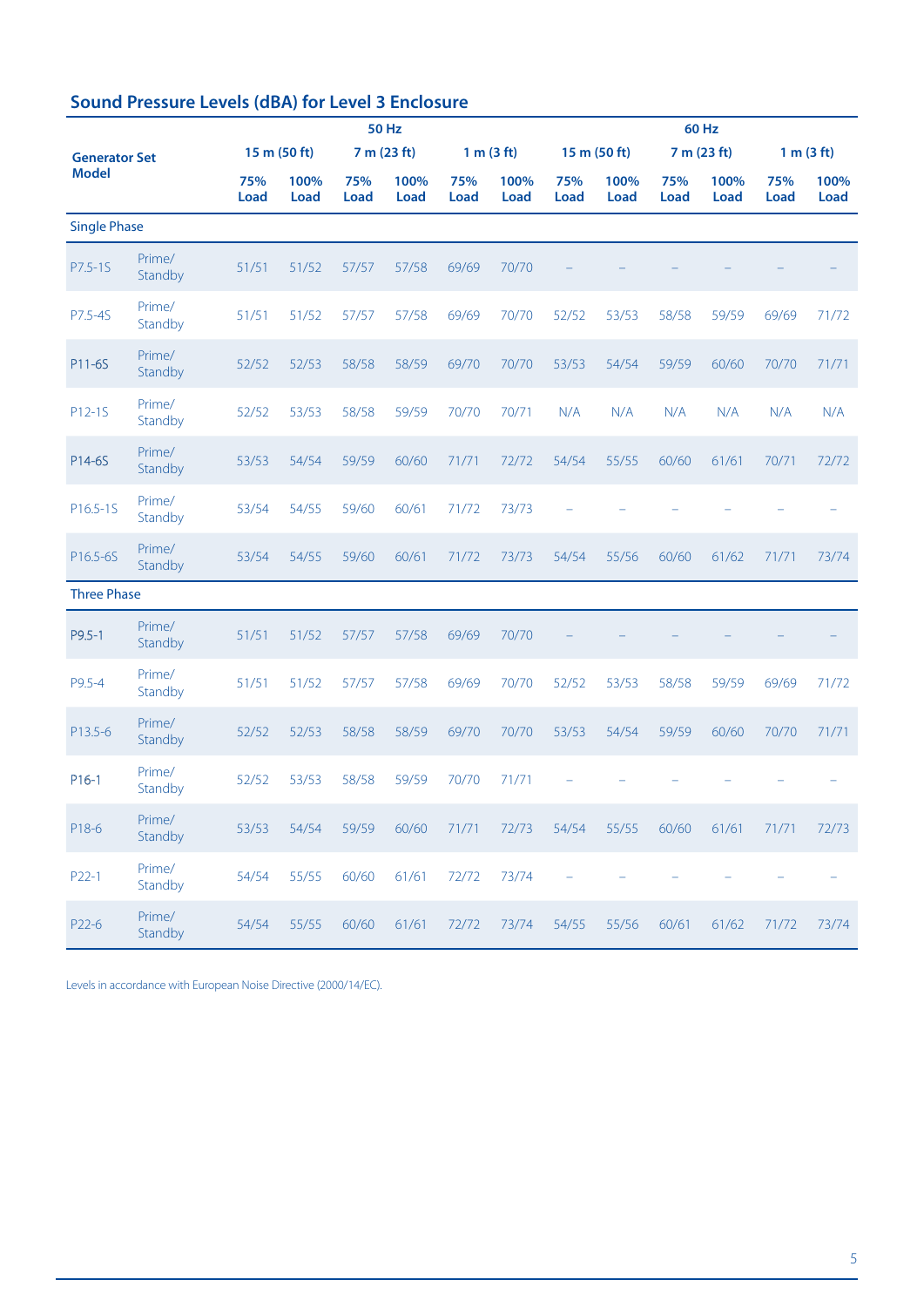## **Dimensions and Weights with Skid Base**

| <b>Generator</b><br><b>Set Model</b> | А:<br>mm | B:<br>mm | C:<br>mm           | D:<br>mm | <b>Weight:</b><br>kg |
|--------------------------------------|----------|----------|--------------------|----------|----------------------|
|                                      |          |          | Level 1            |          |                      |
|                                      |          |          |                    |          | 347                  |
| $P7.5 - 1S$                          | 1550     | 935      | 1055               |          |                      |
| P7.5-4S                              | 1550     | 935      | 1055               |          | 347                  |
| P11-6S                               | 1550     | 935      | 1055               |          | 424                  |
| P12-1S                               | 1550     | 935      | 1055               |          | 424                  |
| P14-6S                               | 1550     | 935      | 1055               |          | 486                  |
| P16.5-1S                             | 1550     | 935      | 1055               |          | 494                  |
| P16.5-6S                             | 1550     | 935      | 1055               |          | 494                  |
| $P9.5 - 1$                           | 1550     | 935      | 1055               |          | 340                  |
| P9.5-4                               | 1550     | 935      | 1055               |          | 340                  |
| P13.5-6                              | 1550     | 935      | 1055               |          | 417                  |
| $P16-1$                              | 1550     | 935      | 1055               |          | 444                  |
| P18-6                                | 1550     | 935      | 1055               |          | 481                  |
| P22-1                                | 1550     | 935      | 1055               |          | 494                  |
| P22-6                                | 1550     | 935      | 1055               |          | 494                  |
|                                      |          |          | Level <sub>2</sub> |          |                      |
| P7.5-1S                              | 1755     | 935      | 1055               |          | 398                  |
| P7.5-4S                              | 1755     | 935      | 1055               | ÷        | 398                  |
| P11-6S                               | 1755     | 935      | 1055               | ÷        | 475                  |
| P12-1S                               | 1755     | 935      | 1055               | ÷        | 475                  |
| P14-6S                               | 1755     | 935      | 1055               |          | 537                  |
| P16.5-1S                             | 1755     | 935      | 1055               |          | 545                  |
| P16.5-6S                             | 1755     | 935      | 1055               |          | 545                  |
| $P9.5 - 1$                           | 1755     | 935      | 1055               |          | 391                  |
| P9.5-4                               | 1755     | 935      | 1055               |          | 391                  |
| P13.5-6                              | 1755     | 935      | 1055               |          | 468                  |
| $P16-1$                              | 1755     | 935      | 1055               |          | 495                  |
| P18-6                                | 1755     | 935      | 1055               |          | 532                  |
| P22-1                                | 1755     | 935      | 1055               |          | 545                  |
| P22-6                                | 1755     | 935      | 1055               |          | 545                  |
| P33-3*                               | 1849     | 932      | 1236               | 1335     | 789                  |
|                                      |          |          | Level 3            |          |                      |
| P7.5-1S                              | 1830     | 935      | 1055               |          | 408                  |
| P7.5-4S                              | 1830     | 935      | 1055               |          | 408                  |
| P11-6S                               | 1830     | 935      | 1055               |          | 485                  |
| P12-1S                               | 1830     | 935      | 1055               |          | 485                  |
| P14-6S                               | 1830     | 935      | 1055               |          | 547                  |
| P16.5-1S                             | 1830     | 935      | 1055               |          | 555                  |
| P16.5-6S                             | 1830     | 935      | 1055               |          | 555                  |
| $P9.5 - 1$                           | 1830     | 935      | 1055               |          | 401                  |
| P9.5-4                               | 1830     | 935      | 1055               |          | 401                  |
| P13.5-6                              | 1830     | 935      | 1055               |          | 478                  |
| $P16-1$                              | 1830     | 935      | 1055               |          | 505                  |
| P18-6                                | 1830     | 935      | 1055               |          | 542                  |
| P22-1                                | 1830     | 935      | 1055               |          | 555                  |
| P22-6                                | 1830     | 935      | 1055               |          | 555                  |





\*Clearance required both sides; Weight with lube oil, no coolant, no fuel.

\*8 Hour fuel tank as standard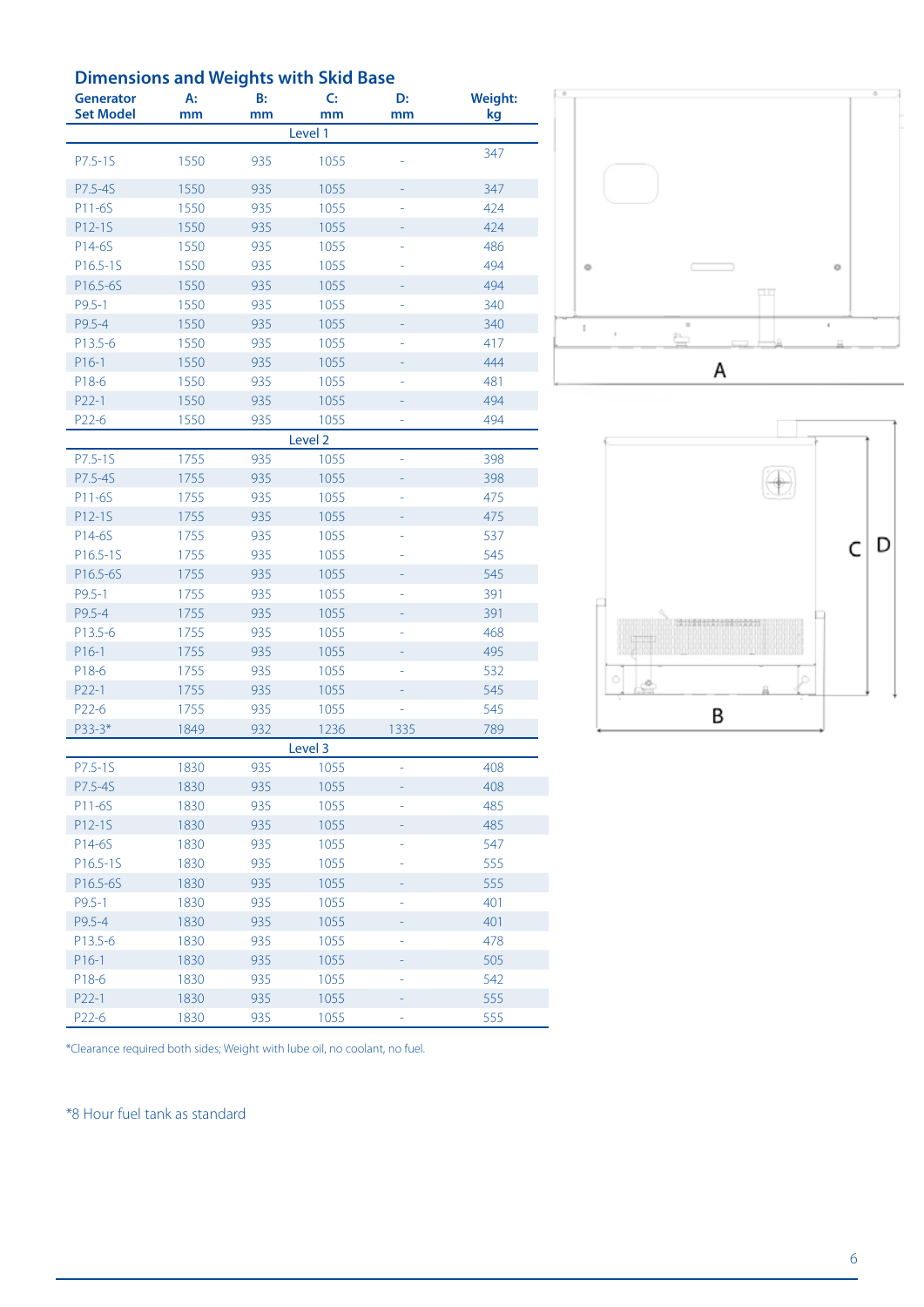# **Dimensions and Weights with Tank Base**

#### Level 1 Enclosure

|            |      |     | 8 Hour Tank Base |     |      | w/600L Tank $*$ |      |     |      | w/1000L Tank* |      |     |  |
|------------|------|-----|------------------|-----|------|-----------------|------|-----|------|---------------|------|-----|--|
| Model      | L    | W   | Н                | Kq* | L    | W               | H    | Kg* | L    | W             | н    | Kg* |  |
| P7.5-1S    | 1550 | 935 | 1200             | 382 | 1550 | 935             | 1810 | 489 | 2010 | 1060          | 1810 | 562 |  |
| P7.5-4S    | 1550 | 935 | 1200             | 382 | 1550 | 935             | 1810 | 489 | 2010 | 1060          | 1810 | 562 |  |
| $P9.5 - 1$ | 1550 | 935 | 1200             | 375 | 1550 | 935             | 1810 | 482 | 2010 | 1060          | 1810 | 555 |  |
| P9.5-4     | 1550 | 935 | 1200             | 375 | 1550 | 935             | 1810 | 482 | 2010 | 1060          | 1810 | 555 |  |
| P11-6S     | 1550 | 935 | 1200             | 459 | 1550 | 935             | 1810 | 566 | 2010 | 1060          | 1810 | 639 |  |
| P13.5-6    | 1550 | 935 | 1200             | 452 | 1550 | 935             | 1810 | 559 | 2010 | 1060          | 1810 | 632 |  |
| P14-6S     | 1550 | 935 | 1200             | 521 | 1550 | 935             | 1810 | 628 | 2010 | 1060          | 1810 | 701 |  |
| P16-1      | 1550 | 935 | 1200             | 479 | 1550 | 935             | 1810 | 586 | 2010 | 1060          | 1810 | 659 |  |
| P16.5-1S   | 1550 | 935 | 1200             | 529 | 1550 | 935             | 1810 | 636 | 2010 | 1060          | 1810 | 709 |  |
| P16.5-6S   | 1550 | 935 | 1200             | 529 | 1550 | 935             | 1810 | 636 | 2010 | 1060          | 1810 | 709 |  |
| P16.5-1    | 1550 | 935 | 1200             | 479 | 1550 | 935             | 1810 | 586 | 2010 | 1060          | 1810 | 659 |  |
| P18-6      | 1550 | 935 | 1200             | 516 | 1550 | 935             | 1810 | 623 | 2010 | 1060          | 1810 | 696 |  |
| P22-1      | 1550 | 935 | 1200             | 529 | 1550 | 935             | 1810 | 636 | 2010 | 1060          | 1810 | 709 |  |
| P22-6      | 1550 | 935 | 1200             | 529 | 1550 | 935             | 1810 | 636 | 2010 | 1060          | 1810 | 709 |  |

\* Dual Wall Tank +107 kg (600L) +160 kg (1000L)

#### Level 2 Enclosure

|                   |      |     | 8 Hour Tank Base |     |      |     | $w/600L$ Tank* |     | w/1000L Tank* |      |      |     |
|-------------------|------|-----|------------------|-----|------|-----|----------------|-----|---------------|------|------|-----|
| Model             | L    | W   | Н                | Kq* | L    | W   | н              | Kg* |               | W    | H    | Kg* |
| P7.5-1S           | 1755 | 935 | 1200             | 433 | 1755 | 935 | 1810           | 540 | 2010          | 1060 | 1810 | 613 |
| P7.5-4S           | 1755 | 935 | 1200             | 433 | 1755 | 935 | 1810           | 540 | 2010          | 1060 | 1810 | 613 |
| $P9.5 - 1$        | 1755 | 935 | 1200             | 426 | 1755 | 935 | 1810           | 533 | 2010          | 1060 | 1810 | 606 |
| P9.5-4            | 1755 | 935 | 1200             | 426 | 1755 | 935 | 1810           | 533 | 2010          | 1060 | 1810 | 606 |
| P11-6S            | 1755 | 935 | 1200             | 510 | 1755 | 935 | 1810           | 617 | 2010          | 1060 | 1810 | 690 |
| P13.5-6           | 1755 | 935 | 1200             | 503 | 1755 | 935 | 1810           | 610 | 2010          | 1060 | 1810 | 683 |
| P14-6S            | 1755 | 935 | 1200             | 572 | 1755 | 935 | 1810           | 679 | 2010          | 1060 | 1810 | 752 |
| P <sub>16-1</sub> | 1755 | 935 | 1200             | 530 | 1755 | 935 | 1810           | 637 | 2010          | 1060 | 1810 | 710 |
| P16.5-1S          | 1755 | 935 | 1200             | 580 | 1755 | 935 | 1810           | 687 | 2010          | 1060 | 1810 | 760 |
| P16.5-6S          | 1755 | 935 | 1200             | 580 | 1755 | 935 | 1810           | 687 | 2010          | 1060 | 1810 | 760 |
| P16.5-1           | 1755 | 935 | 1200             | 530 | 1755 | 935 | 1810           | 637 | 2010          | 1060 | 1810 | 710 |
| P18-6             | 1755 | 935 | 1200             | 567 | 1755 | 935 | 1810           | 674 | 2010          | 1060 | 1810 | 747 |
| P22-1             | 1755 | 935 | 1200             | 580 | 1755 | 935 | 1810           | 687 | 2010          | 1060 | 1810 | 760 |
| P22-6             | 1755 | 935 | 1200             | 580 | 1755 | 935 | 1810           | 687 | 2010          | 1060 | 1810 | 760 |
| P33-3             | 1850 | 932 | 1335             | 789 | 1850 | 932 | 1875           | 924 | 2150          | 932  | 1987 | 985 |

\* Dual Wall Tank +108 kg (600L) +160 kg (1000L)